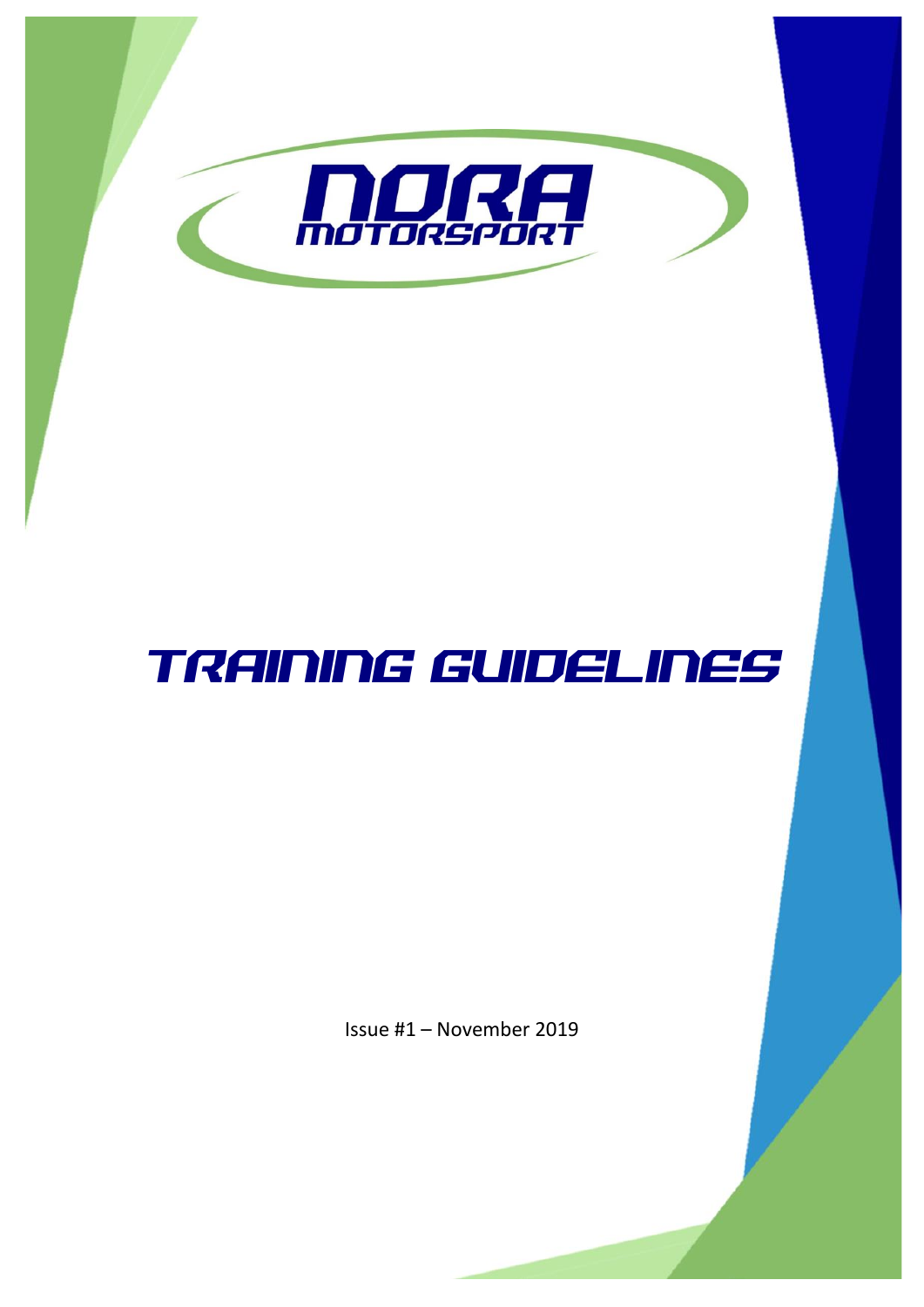## VERSION HISTORY

| Version | Date          | Description           |
|---------|---------------|-----------------------|
| 1.0     | November 2019 | Creation of document. |
| 1.1     | February 2021 | Address Update        |
|         |               |                       |
|         |               |                       |
|         |               |                       |
|         |               |                       |
|         |               |                       |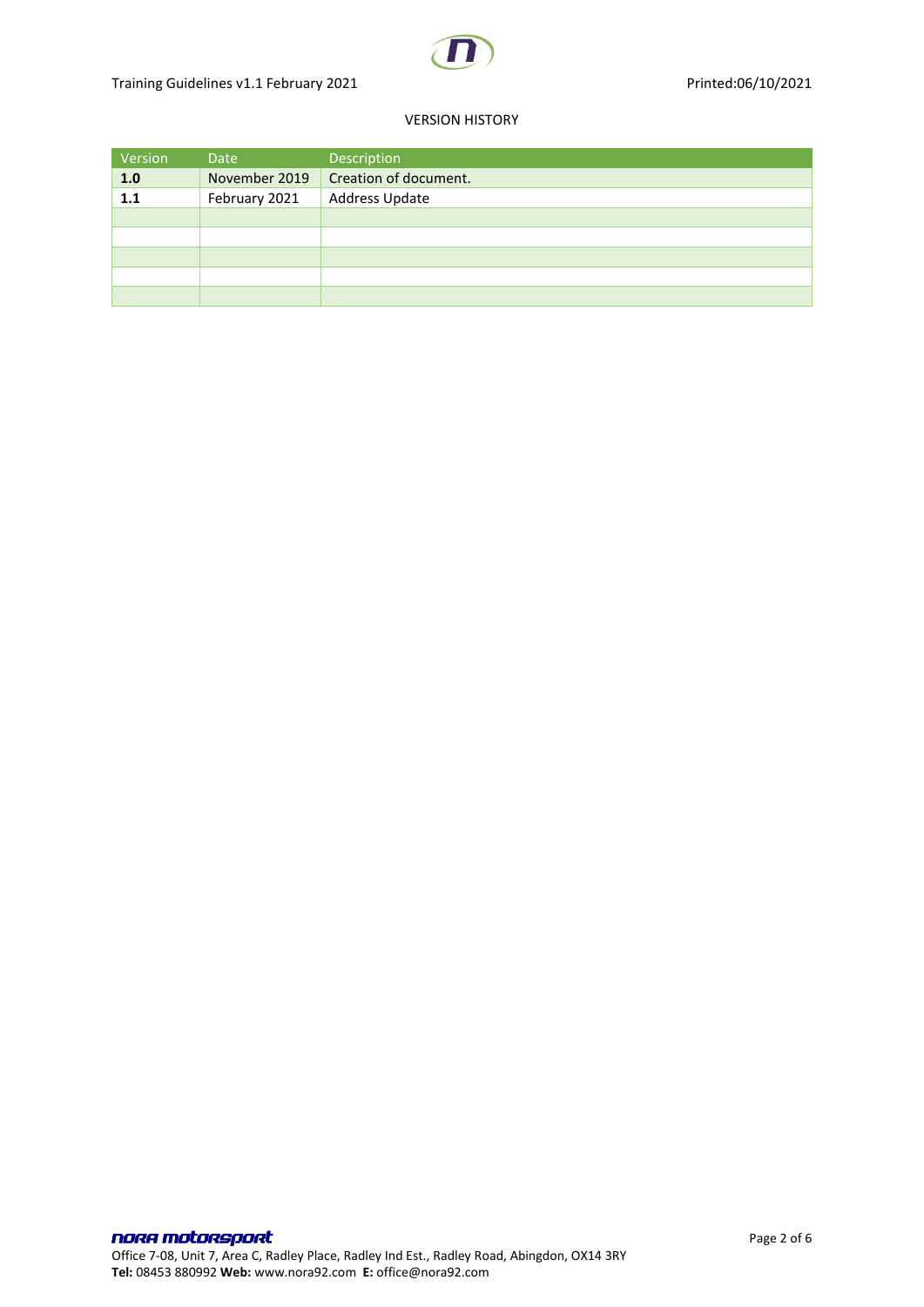### TABLE OF CONTENTS

| 2 <sub>1</sub> |  |  |
|----------------|--|--|
| 2.1            |  |  |
| 2.2            |  |  |
| 2.3            |  |  |
| 2.4            |  |  |
| 2.5            |  |  |
| 2.6            |  |  |
| 2.7            |  |  |
| 3.             |  |  |
| 3.1            |  |  |
| 3.2            |  |  |
| 3.3            |  |  |
|                |  |  |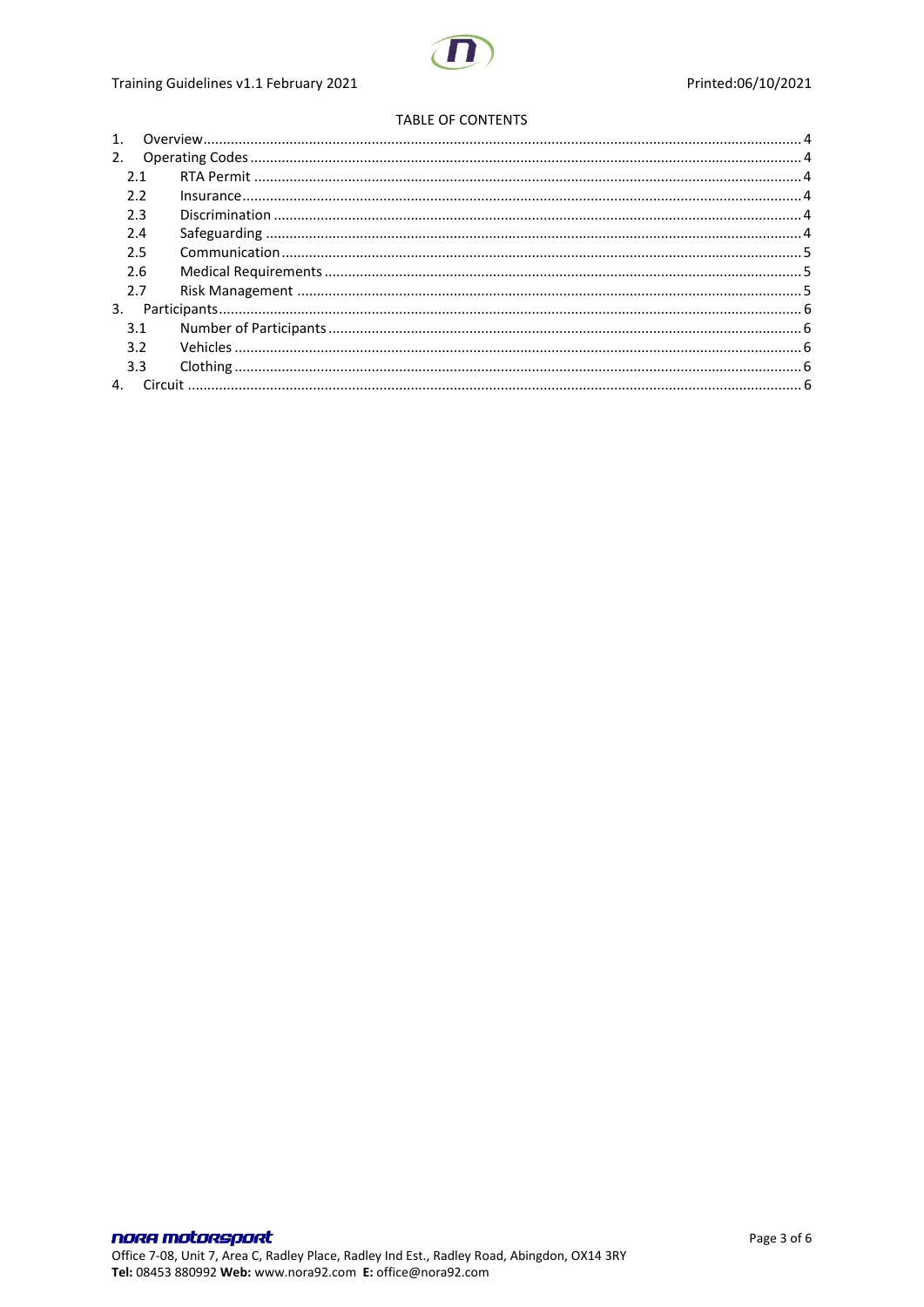# <span id="page-3-0"></span>**1. Overview**

NORA Motorsport is a trading name of NORA 92 Limited. For the purposes of this document any reference to NORA can refer to NORA Motorsport or NORA 92 Limited.

No discrimination is intended where references are made to specific gender within NORA's Code of Practice and Regulations

These guidelines are intended to assist trainers working under the authority of NORA when dealing with closed group training events where a training permit has been issued under Statutory Instrument 1995 No. 1371 of the Road Traffic Act by NORA 92 Ltd.

<span id="page-3-1"></span>The contents of this document are copyright and may not be copied without prior permission of NORA.

# **2. Operating Codes**

All attendees must either be the holders of a NORA annual licence or complete the training indemnity form, available from NORA. All attendees must complete the 'signing on' form to keep a record of all persons attending the training course.

All persons carrying out training duties must always be licenced by NORA or be supervised by a licenced trainer for training and assessment purposes.

## <span id="page-3-2"></span>**2.1 RTA Permit**

For all training events an RTA exemption permit must be in place, these can be issued on an annual basis for a single venue or on an event basis for one off venues. The costs for a training permit are

- Annual £200.00
- Individual £20.00

#### <span id="page-3-3"></span>**2.2 Insurance**

Insurance will be in place for training session at a level of:

- Public Liability £20,000,000
- Products Liability £10,000,000
- Employers Liability £10,000,000
- Professional Indemnity £5,000,000
- Legal Cover Included
- Landowner Indemnity Included
- Persona Accident (Staff) Included

Session costs:

• Per participant - £3.50

### <span id="page-3-4"></span>**2.3 Discrimination**

All trainers must work within the guidelines of the Equality Act 2010. These guidelines can be found by using the following URL link:

• https://www.gov.uk/guidance/equality-act-2010-guidance

### <span id="page-3-5"></span>**2.4 Safeguarding**

Trainers must work within the guidelines of the NORA Safeguarding Policy and follow the advice of the CPSU wherever feasible. Details of the CPSU can be found using the following URL link:

• https://thecpsu.org.uk/

NORA recommend that trainers sign up to receive the CPSU newsletter from the above site.

All participants or officials under the age of 18 must have a person with parental responsibility on site and at all time and this person must sign the declarations on behalf of the participant.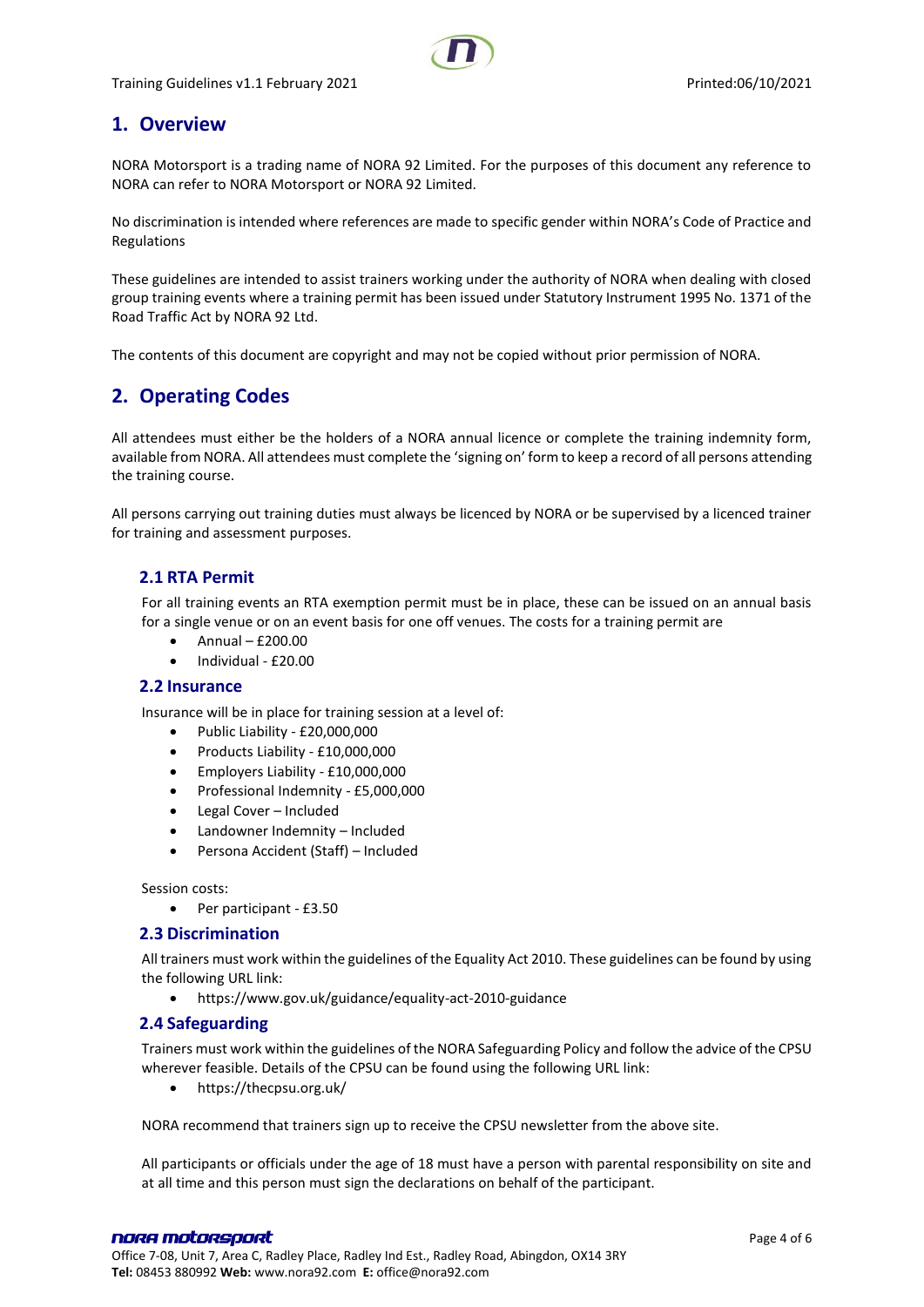

# <span id="page-4-0"></span>**2.5 Communication**

All venues must have outside communication for emergency purposes, this can be via landline telephone, mobile telephone or radio communication to a location nearby with outside communication possibilities. The plan for communicating emergencies must be notified on the risk plan.

## <span id="page-4-1"></span>**2.6 Medical Requirements**

Each trainer must be qualified to a minimum of First Aid at Work level and have available a suitably stocked first aid kit appropriate for the type of injury that may be sustained. More information about first-aiders can be found from the following URL link:

• <http://www.hse.gov.uk/firstaid/first-aider.htm>

UK Life Medics are NORA's preferred provider, to find out about training courses visit <https://www.uklifemedics.com/> or contact [aimie@uklifemedics.com](mailto:aimie@uklifemedics.com)



### <span id="page-4-2"></span>**2.7 Risk Management**

Every trainer must carry out a risk check list that takes into account the trainers duty of care to ALL persons visiting the venue. The following should be taken into consideration.

- Site access conditions
- Site facilities for the number of participants
- Safety for non participants
- Suitable administration facility considering weather conditions
- Suitability of circuit conditions
- Communication plan
- Clearly defined and suitable circuit for level of participants
- First aid considerations and first aid kit
- Fire management

More information on Risk Management can be obtained from the Health and Safety Executive at: www.hse.gov.uk/risk/

All persons not participating on the circuit or waiting for a session in the staging area, must be regarded as members of the public and must remain in permitted areas only

Areas prohibited to the public must be clearly communicated to all persons on site.